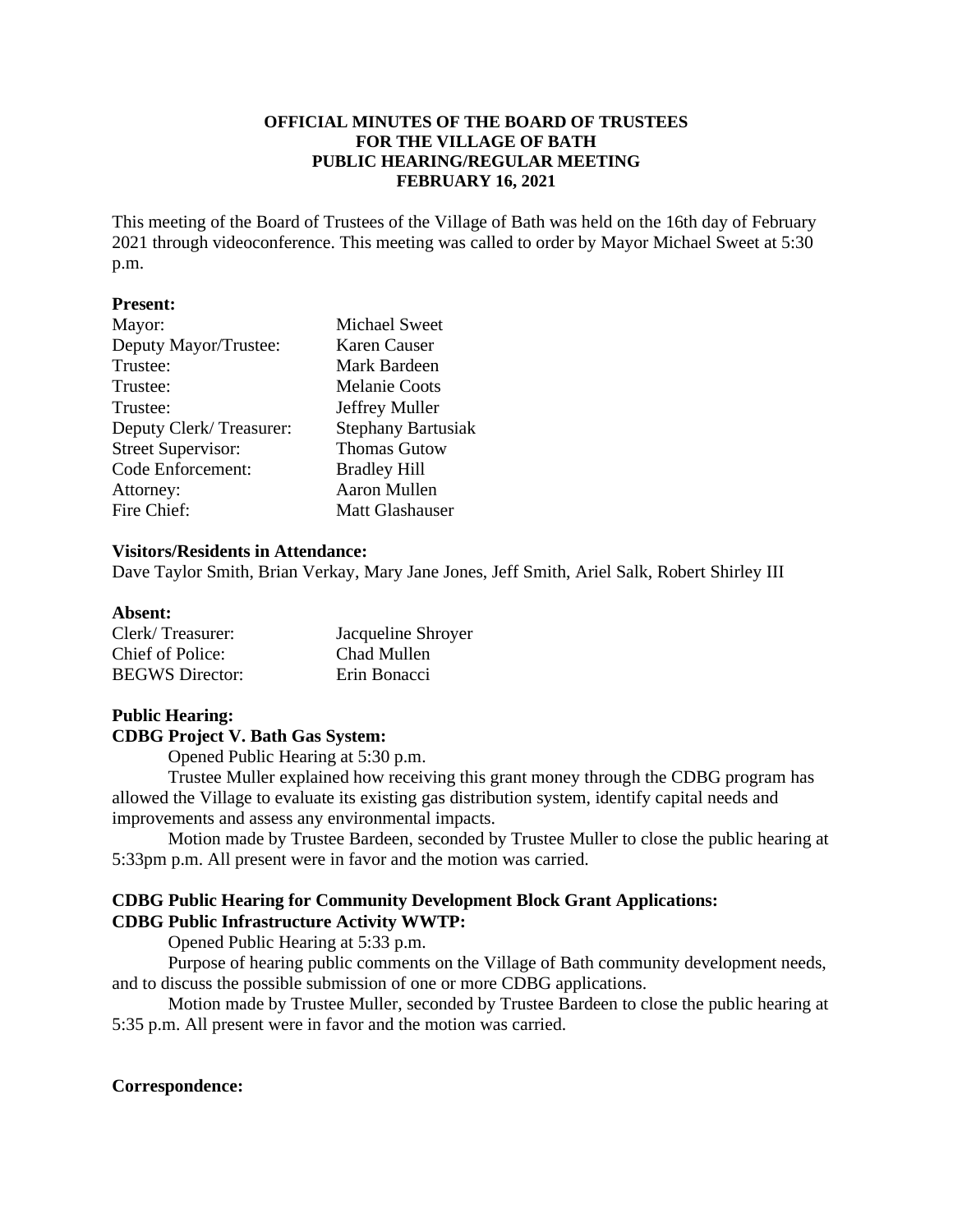Motion made by Trustee Coots, seconded by Trustee Bardeen to approve the Mossy Bank request for the Annual Hills on Fire Event held on August 8, 2021. All present were in favor and the motion was carried.

#### **Resignation:**

Motion made by Trustee Muller, seconded by Trustee Bardeen to accept the resignation of Chief Chad Mullen, effective February 26, 2021. All present were in favor and the motion was carried.

## **Audit of Bills:**

Motion made by Trustee Muller, seconded by Trustee Causer to approve the payment of the Village bills in the amount of \$164,346.87. All present were in favor and the motion was carried.

#### **Department Head Reports:**

## **Thomas Gutow, Street Superintendent:**

Street Report was received.

## **Chad Mullen, Police Chief:**

Police Report was received.

## **Bradley Hill, Code Enforcement:**

Code Enforcement Report was received.

## **Matthew Glashauser, Fire Chief:**

Fire Department Report was received.

## **Erin Bonacci, BEGWS Director:**

BEGWS Minutes were received.

## **Jacqueline Shroyer, Clerk/Treasurer Report:**

Clerk/Treasurer Report was received.

## **New Business:**

## **Mowing Bid:**

Motion made by Trustee Coots, seconded by Trustee Muller to approve the mowing bid from JB Stopka for \$9,275.00 per year. All present were in favor and the motion was carried.

## **Set Public Hearing for Police Reform Plan March 15, 2021 at 5:30 p.m.:**

Motion made by Trustee Muller, seconded by Trustee Bardeen to set the public hearing for the Police Reform Plan for Monday March 15, 2021 at 5:30 p.m. All present were in favor and the motion was carried.

## **Steuben County Agreement for Diversion Program:**

Motion made by Trustee Coots, seconded by Trustee Bardeen to approve the Steuben County Agreement for the Diversion Program, stating the Village will receive 30 percent of net monies collected from any successful completion of the Traffic Diversion Program originating from its geographical limits. This agreement has a term of 2020 to 2025. All present were in favor and the motion was carried.